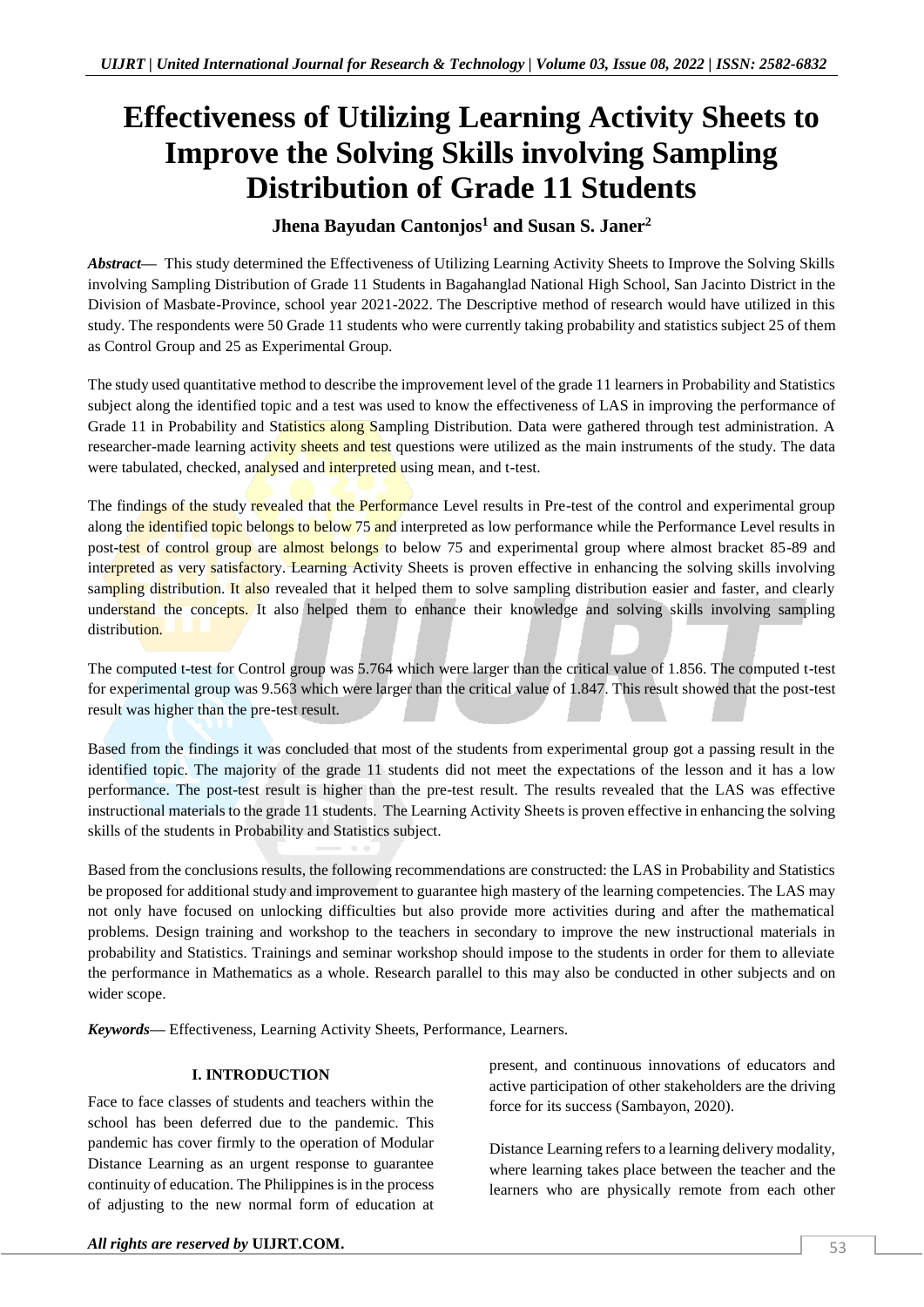during teaching. This modality has three types: Modular Distance Learning (MDL), Online Distance Learning (ODL), and TV/Radio-Based Instruction. Modular learning is the most popular type of Distance Learning. In the Philippines, this learning modality is presently used by all public schools because according to a survey conducted by the Department of Education (DepEd), learning through printed and digital modules developed as the most preferred distance learning method of parents with children who are registered this academic year. This is also in thought of the learners in rural areas where internet is not reachable for online learning (Dangle, 2020)

The teacher takes the accountability of intensive care the improvement of the learners. The learners may ask support from the teacher via e-mail, telephone, text message/instant messaging among others. Where possible, the teacher shall do home visits to learners needing remediation or assistance. Printed Modules will be distributed to students, parents or guardians by the teachers or through the Local Government Officials (Lacsa, 2022)

The use of modules reassures self-determining study. One of the aids of using modules for instruction is the attainment of better self-study or learning skills among students. Students participate themselves in learning the ideas presented in the module. They grow a sense of obligation in completing the tasks provided in the module. With little or no support from others, the learner's improvement on their own. They are learning how to learn; they are empowered. Other advantages of modular instruction include more choice and self-pacing for students; more variety and flexibility for teachers and staff; and improved flexibility of instructional materials (Sumaoang, 2020).

Worksheets have been used in teaching practices for a long time. In modern time, worksheets have even become a powerful force of curriculum in some countries. Teachers use worksheets for the purposes of supportive studying, promoting active learning, levitation interest in learning mathematics, and assessment. Many studies suggest that well-designed worksheets have had positive impacts on students' learning achievement (Lee, 2014).

The policy under DepEd Order No. 18 series of 2020, aims to establish the guidelines that will enable the Department of Education (DepEd) to provide learning resources and implement the Basic Education - Learning Continuity Plan (BE - LCP) to ensure that learning opportunities should be provided to the learners in a safe manner, using various learning delivery methods. Learning Activity Sheets were included in SLMs and are used to evaluate the learners' level of knowledge during the course (D.O. #18. S. 2020)

Today, one method for sustaining the modular teaching approach is to use learning activity sheets (LAS) as supplemental learning resources for students. LAS are print or digital activities designed to foster learning environments. An activity sheet is typically a piece of paper with questions or activities on which students can either write their answers or participate in the activity (DepEd, 2016).

The LAS is a measure of learners' activity in understanding to integrate or perform what they've learned. The sheet is crucial in encouraging children to absorb and internalize the information presented. The teacher can monitor learners who have grasped the content and those who have not yet grasped it while concentrating on the activity sheet. This sheet is one of the teaching materials used to enhance the teacher's function and is critical to the learning process' efficacy. With LAS that are based on scientific principles, the teacher's role is reduced to that of a facilitator rather than the primary source of learning. Students are expected to identify difficulties, consider alternate solutions, and assess the settlement results while working on activity sheets. Because it was made general, the learners were only taught about the subject that had previously been taught by the teacher, and no problem-solving abilities were taught (Lacsa, 2022).

The primary focus of appropriate teaching is to bring about a desirable change in the behavior of learning. It is brought about by the teacher using teaching strategies to achieve the objectives of the lesson. This makes teaching more difficult yet very challenging because it requires different methods and techniques for different learner abilities and behavior.

These circumstances as stipulated by different authors are observed to be also true in Grade 11 students of Bagahanglad National High School. The researcher had observed students' low level of achievement in solving sampling distribution. These students performed better on rote learning and poorly on items that require comprehension, and problem-solving skills. With this in mind, the researcher would like to investigate whether a Learning Activity Sheets is of great help in improving the solving skills involving sampling distribution of Grade 11 students from Bagahanglad National High School. Also, this could be an instructional tool in the teaching of Probability and Statistics subject for a better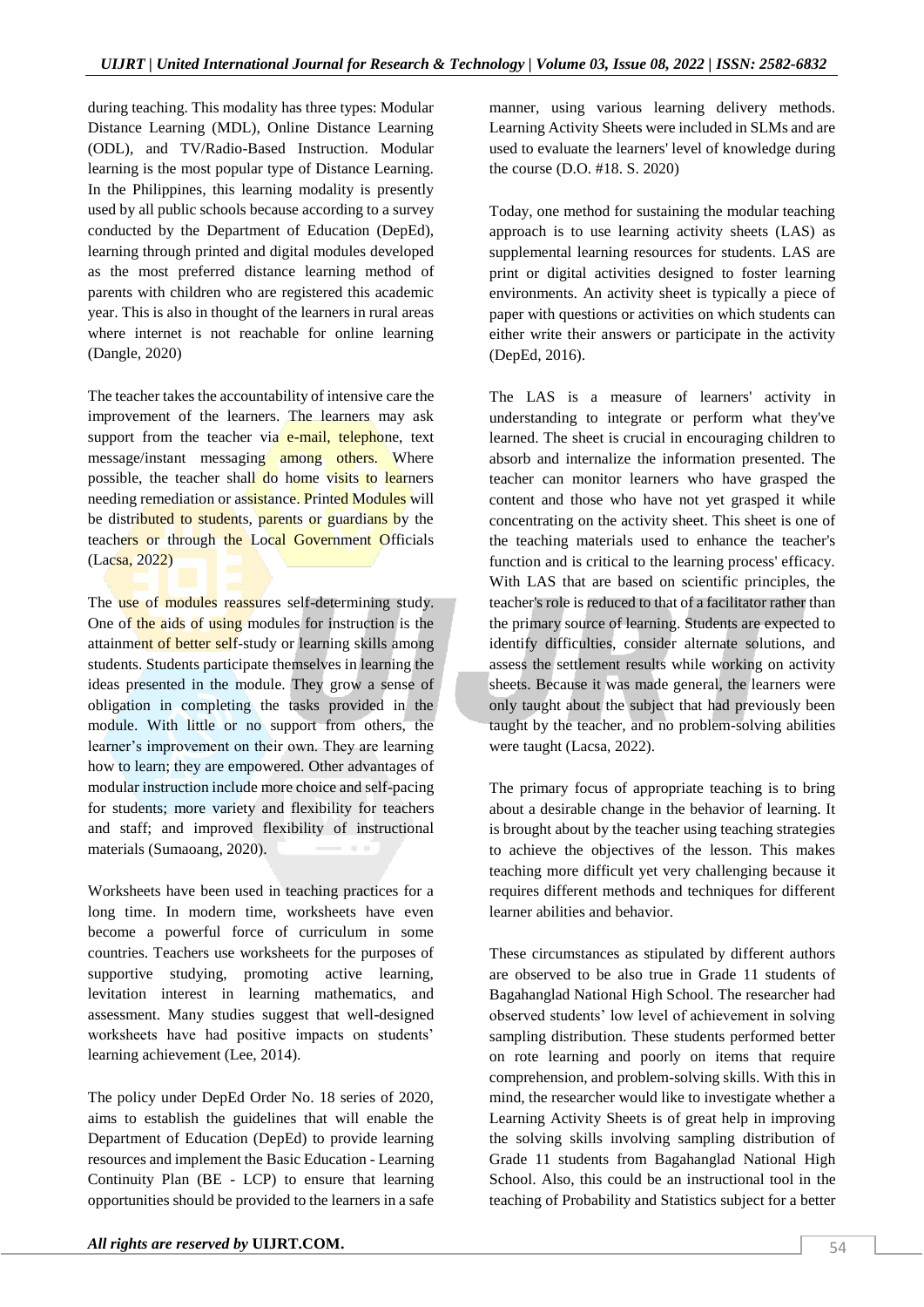teaching-learning experience that could be utilized by all types of learners. It is on this juncture that the researcher engaged in this research endeavor to purposely looking into how effective of utilizing Learning Activity Sheets to Improve the Solving Skills involving Sampling Distribution of Grade 11 Students in Bagahanglad National High School.

This study designed to determine the Effectiveness of Utilizing Learning Activity Sheets to Improve the Solving Skills involving Sampling Distribution of Grade 11 Students in Bagahanglad National High School S.Y. 2021-2022.

Specifically, it sought to answer the following problems:

- 1. What is the performance level in the pretest of control and experimental group along sampling distribution?
- 2. What is the performance level in the posttest of control and experimental group along the identified topic?
- 3. Is there a substantial alteration between the performance level of pretest and posttest of the control group and experimental group along the identified variable?
- 4. How effective are the Learning Activity Sheets in improving the performance of grade 11 in Solving sampling distribution?
- 5. What training Design could be proposed to address the needs of the respondents?

# **II. METHODOLOGY**

This study determined the effectiveness of utilizing learning activity sheets to improve the solving skills involving sampling distribution of Grade 11 Students in Bagahanglad National High School, San Jacinto District in the Division of Masbate-Province, school year 2021- 2022. The study employed the descriptive method of research using a test questions and learning activity sheets as the main instrument in its data gathering component.

The study was conducted at Bagahanglad National High School where the researcher also taught. The respondents included 50 Grade 11 students who were taken probability and statistics subject. The students came from different sections. The appropriate statistical tool such as t-test to determine the difference between pre-test and post-test of control group and experimental group along the identified variable was used in this study.

The researcher focused at the Bagahanglad National High School where she is presently teaching. The respondents were composed of 50 Grade 11 students of Bagahanglad National High School, Bagahanglad, San Jacinto, Masbate, who were taken probability and statistics subject.

The population of Grade 11 students is 108 from different sections, each section composed of 35 students. To get the sample, purposive sampling was done. 24% of the respondents were the control group and the other 24% of the respondents were the experimental group.

The researcher utilized a test-questionnaire to determine the effectiveness of utilizing learning activity sheets to improve the solving skills involving sampling distribution of Grade 11 Students in Probability and Statistics subject along the identified topic.

To determine the index of difficulty and the reliability of the questionnaire the researcher devised a table of equivalent for the percentage equivalent and description and used the Cronbach's alpha score for the level of reliability.

| <b>Difficulty Indices</b> |                  |  |  |  |  |
|---------------------------|------------------|--|--|--|--|
| $91\% - 95\%$             | <b>Very Easy</b> |  |  |  |  |
| $76\% - 90\%$             | Easy             |  |  |  |  |
| $25\% - 75\%$             | Average          |  |  |  |  |
| $10\% - 24\%$             | Difficult        |  |  |  |  |
| $5\% - 9\%$               | Very Difficult   |  |  |  |  |

l.

| Cronbach's Alpha Score | <b>Level of Reliability</b> |
|------------------------|-----------------------------|
| $0.0 - 0.20$           | Less reliable               |

| $>0.20 - 0.40$ | Rather reliable |
|----------------|-----------------|
| $>0.40 - 0.60$ | Quite reliable  |
| $>0.60 - 0.80$ | Reliable        |
| $>0.80 - 1.00$ | Very reliable   |

The instrument for data gathering was composed of 12 items questions about probability and statistics subject along the identified topic. The instrument reviewed to make sure that it could generate authentic and valid results. A dry run in San Jacinto National High School was conducted, item analysis was conducted to validate the instrument, the results of all items bracket between 25%-75% difficulty index and interpreted as Average, and the level of reliability bracket between 0.60-0.80 and interpreted as reliable. The researcher then solicited comments and suggestions from the panel members before proceeding to its final distribution to the respondents.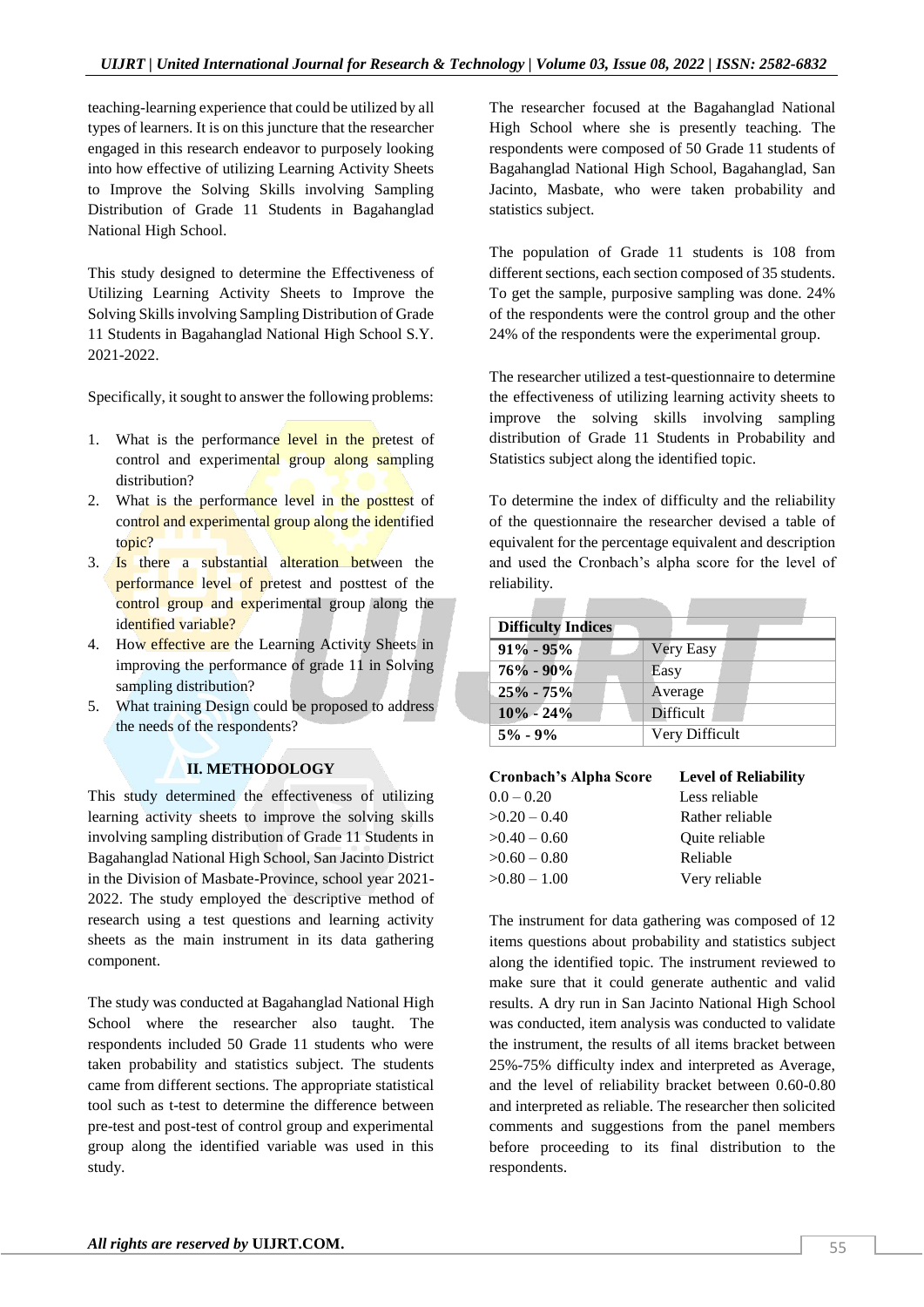The researcher guided by the following steps in the data gathering procedures. Firstly, the acquisition of the approval of the proposal by the panel, a written permission from the Schools Division Superintendent, and Secondary School Head of Bagahanglad National High School.

The Learning Activity Sheets is the intervention being used in Probability and statistics subject along the identified topic the Sampling Distribution which is distributed after the pre-test of the respondents. The pretest was conducted one day before the distribution on April 4, 2022 and the post-test was administered after the retrieval of the three learning activity sheets where in the students used to solve problems in Probability and statistics subject involving sampling distribution, it is for experimental group and module from division office for control group on April 4, 2022

The respondents given instructions in answering the test-questionnaire and it would 100% retrieval. April 4. 2022 was the distribution of the questionnaires. The respondents were given instructions by the researcher. They would advise to answer it promptly according to the instruction using the learning activity sheets. There would be enough time to answer the test-questionnaire.

Upon the retrieval of the test-questionnaires and learning activity sheets, an unstructured interview was done regarding to the effectiveness of LAS in answering the problems. Total of 100% of the test-questionnaires would retrieve. Finally, the data would collect, tallied, tabulated, analyzed and interpreted.

The secondary sources of data would take from unstructured interview, curriculum guide, and readings from books, unpublished graduate thesis, and journals. The researcher was also use resources from the Internet to widen the ideas and scope of the study. The statistical measures and tools used in this study were the mean, interview, and the t-test.

Mean is used to determine the performance level of the students in pre-test and post-test along the identified topic: Sampling Distribution.

- To determine the performance level, the mean was used.
- To determine the difference between pre-test and post-test result of control and experimental group along the identified topic, the t-test was used.
- To determine the descriptive interpretation of the level of performance, the researcher devised a table of equivalent for the percentage equivalent and description.

| <b>Performance Level</b> | <b>Qualitative Description</b> |
|--------------------------|--------------------------------|
| $90 - 100$               | Outstanding                    |
| $85 - 89$                | Very Satisfactory              |
| $80 - 84$                | Satisfactory                   |
| $75 - 79$                | <b>Fairly Satisfactory</b>     |
| Below 75                 | Did Not Meet Expectations      |

To determine the effectiveness of learning activity sheets, the interview was used.

### **III. RESULTS AND DISCUSSIONS**

The presentation of data includes the following: Performance Level results in Pre-test along the identified topic, Performance Level results in Post-test along the identified topic and the significant difference between the pre-test and post-test results of the control and experimental groups along the identified topic in probability and statistics subject. Training Design to address the needs of the students is also presented.

# *I. Performance Level results in Pre-test along Sampling Distribution*

Table I shows the Performance Level results in Pre-test of the control and experimental group along the identified topic.

| <b>Topic</b>        | <b>Performance Level of</b><br><b>Experimental Group</b> | <b>Description</b> | <b>Performance Level</b><br>of Control Group | <b>Description</b> |
|---------------------|----------------------------------------------------------|--------------------|----------------------------------------------|--------------------|
| <b>SAMPLING</b>     | 58                                                       | Did Not Meet the   | 58                                           | Did Not Meet the   |
| <b>DISTRIBUTION</b> |                                                          | Expectations       |                                              | Expectations       |

*Table I: Performance Level Result in Pre-test along Sampling Distribution*

It shows that the performance level of Experimental Group in Sampling Distribution was 58%while the performance levels of the control Group in Sampling Distribution was 58% the same with Experimental Group. Of which all the respondents got below 75 performance level in the identified topic. This implies

that majority of the students did not meet the expectations. This is supported by Gurney (2021), teaching is effective and efficient when students are taught the right content, having enough learning materials and high ratio of teachers' time on the teaching activity. This requires a teacher to have passion in

*All rights are reserved by UIJRT.COM. 56*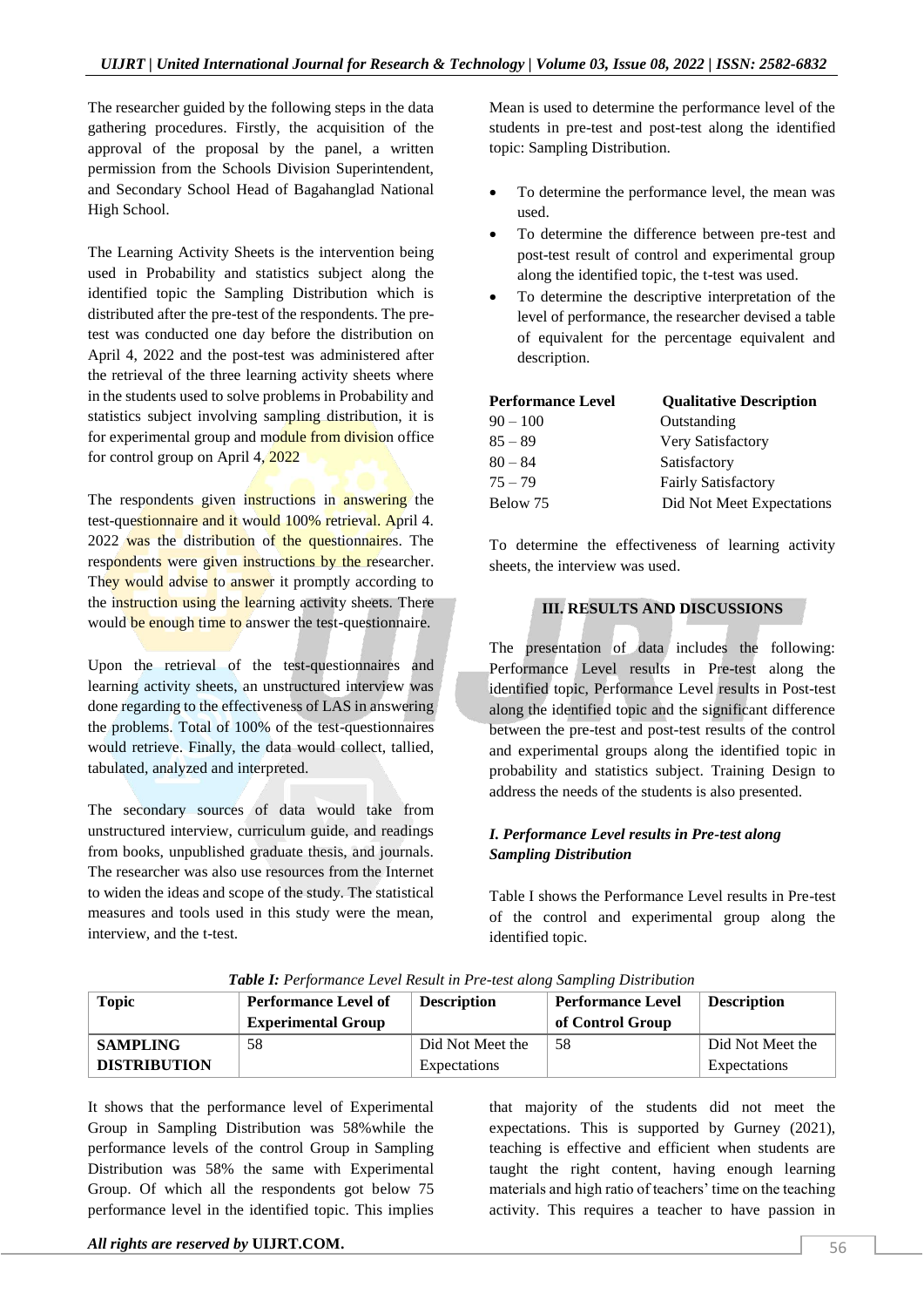sharing knowledge with students while motivated with school management system.

# *II. Performance Level results in Post-test along Sampling Distribution*

This section determines the post-test results and the performance level of grade 11 students along the identified topic in Probability and Statistics subject.

| <b>Topic</b>        | <b>Performance Level of</b><br><b>Experimental Group</b> | <b>Description</b> | Performance Level of<br><b>Control Group</b> | <b>Description</b> |
|---------------------|----------------------------------------------------------|--------------------|----------------------------------------------|--------------------|
| <b>SAMPLING</b>     | 91.58                                                    | Outstanding        | 76.67                                        | Fairly             |
| <b>DISTRIBUTION</b> |                                                          |                    |                                              | Satisfactory       |

|  | Table II: Performance Level Results in Post-test along Sampling Distribution |  |  |  |
|--|------------------------------------------------------------------------------|--|--|--|
|  |                                                                              |  |  |  |

Table II shows the Performance level results in Post-test of the control and experimental group along Sampling Distribution. Of which the experimental group got an outstanding performance level of 91.58% while the control group got a fairly satisfactory performance level of 76.67%. It is clearly seen that most of the students from experimental group got a passing result in Sampling Distribution compared to control group. This implies that using Learning Activity Sheets has a great impact on their understanding of ideas and concepts during Statistics and Probability subject.

This result can be strongly supported by Lapinid (2021) stated that it was prevailed that though the use of Self Learning Modules is effective in improving the performance of the learners in Mathematics, it could also have gleaned that utilizing the contextualized learning modules and Learners Activity Sheets is also helpful in augmenting the difficult learning competencies that the learners could experience during the delivery of the most essential learning competencies.

*III. Significant difference between the Pre-test and Post-test of the Control and Experimental Groups along Sampling Distribution*

| <b>Statistical Bases</b>     | <b>Statistical Analysis</b> |                           |  |
|------------------------------|-----------------------------|---------------------------|--|
|                              | <b>Control Group</b>        | <b>Experimental Group</b> |  |
| <b>Degree of Freedom</b>     |                             | 11                        |  |
| <b>Level of Significance</b> | .05                         | .05                       |  |
| <b>Critical Value</b>        | 1.856                       | 1.847                     |  |
| <b>Computed t-test</b>       | 5.764                       | 9.563                     |  |
| Decision on Ho               | Reject                      | Reject                    |  |
| Interpretation               | Significant                 | Significant               |  |

*Table III: Significant difference between the Pre-test and Post-test Results along Sampling Distribution*

Table III showed that there was a significant difference between the Pre-test and Post-test of the control and experimental groups along Sampling Distribution. In Control group, the inference was based from the computed value of 5.764 which was greater than the critical value of 1.856 when the degree of freedom of 11 at .05 level of significance. This result showed that the Post-test result was higher than the Pre-test result. In Experimental group, the inference was based from computed value of 9.563 which was greater than the critical value of 1.847 when the degree of freedom of 11 at .05 level of significance.

This result revealed that the post-test result was higher than the pre-test result. The results revealed also that the Learning Activity Sheets was effective instructional

materials to the grade 11 students. Moreover, the use of the Learning Activity Sheets in Statistics and Probability subject was very effective. It helped to enhance the performance of grade 11 students.

In the studies of Anggraeni (2020), learner's mental development starts from the concrete thinking stage because the learner's world is the real world. Learners always see objects that are nearby as something whole. Therefore, learning should be done from the immediate environment of students, namely oneself and then developing in the family environment, and the wider environment, namely school. The teacher's effort to realize the desired learning achievement was formed Student Activity Sheet which can be one way that can be done to help students and facilitate students in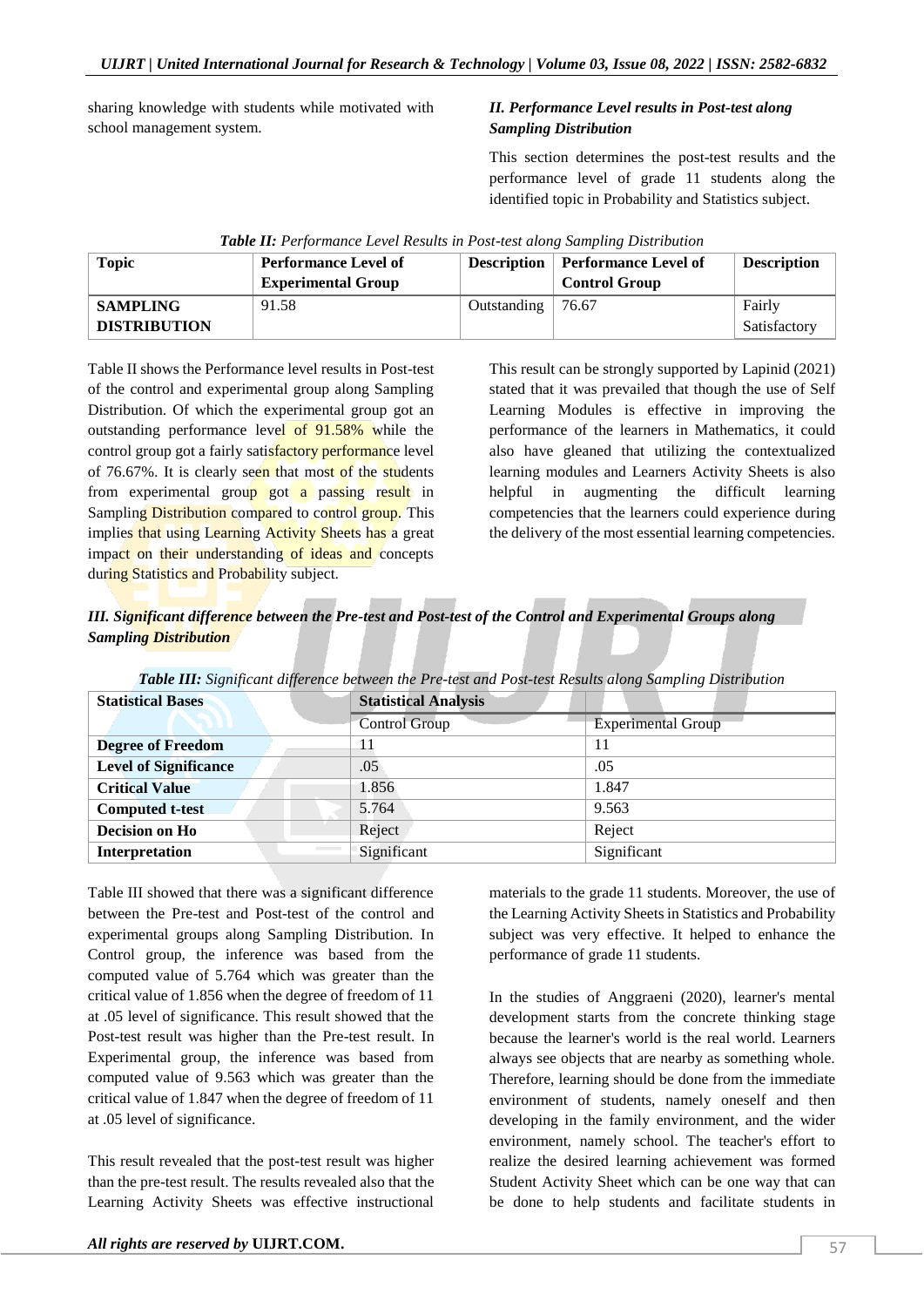learning. Student Activity Sheets that create an effective bond between teacher and student can increase student activity and will have an impact on increasing learning outcomes. Therefore, the hypothesis was accepted wherein there is an important difference between the pre-test and post-test of the control and experimental groups in probability and statistics along sampling distribution.

# *IV. Effectiveness of Utilizing Learning Activity Sheets to Improve the Solving Skills involving Sampling Distribution*

Learning Activity Sheets was proven effective in enhancing the solving skills of the students in Probability and Statistics subject along Sampling Distribution. Based on the interview, it helped them to understand problems easier and faster, and clearly understand the concepts. It also helped them to enhance their knowledge and skills along Sampling Distribution in Probability and Statistics subject.

Che-Di Lee (2020) found that worksheets have been used in teaching practices for a long time. In modern time, worksheets have even become a driving force of curriculum in some countries. Teachers use questionnaires for the determinations of supportive studying, promoting active learning, raising interest in learning science, and assessment. Many studies suggest that well-designed worksheets have had positive impacts on students' learning achievement.

# **FINDINGS**

Based from the data gathered, the following findings were revealed:

- 1. The Performance Level results in Pre-test of the control and experimental group along Sampling Distribution belongs to below 75 and interpreted as low performance.
- 2. The Performance Level results in post-test of the control are almost belongs to below 75 and experimental group where almost bracket 85-89 and interpreted as very satisfactory performance.
- 3. There is a significant difference between the Pretest and Post-test of the control and experimental groups along Sampling Distribution. In Control group, the inference is based from the computed value of 5.764 which is greater than the critical value of 1.856 when the degree of freedom of 11 at .05 level of significance. This result showed that the post-test result is higher than the pre-test result. In experimental group, the inference is based from computed value of 9.563 which is greater than the

critical value of 1.847 when the degree of freedom of 11 at .05 level of significance.

- 4. Learning Activity Sheets is very effective in improving the performance of the students in Probability and Statistics subject. Based on the interview, it helps them to compute the mathematics problem easier and faster, and clearly understand the concepts. It also helps them to enhance their knowledge and skills in Probability and Statistics subject.
- 5. Training Design could be proposed to address the needs of the grade 11 students.

#### **CONCLUSIONS**

Based form the findings, the following conclusions are drawn;

- 1. It is clearly seen that most of the students from experimental group got a passing result along Sampling Distribution.
- 2. The majority of the grade 11 students did not meet the expectations of the lessons and it has a low performance.
- 3. The post-test result is higher than the pre-test result. The results revealed that the Learning Activity Sheets is effective instructional materials to the grade 11 students.
- 4. The Learning Activity Sheets is very effective in improving the performance of the students in Probability and Statistics subject
- 5. Proposed Training Design based on the Result of the Study.

#### **RECOMMENDATIONS**

Based from the conclusions of the study, the following recommendations are made:

- 1. The Learning Activity Sheets in Probability and Statistics be submitted for further study and enhancement to ensure high mastery of the learning competencies.
- 2. The Learning Activity Sheets may not only focus on unlocking difficulties but also provide more activities during and after the mathematical problems.
- 3. Design training and workshop to the teachers in secondary to improve the new techniques in probability and Statistics.
- 4. Trainings and seminar workshop should impose to the students in order for them to alleviate the performance in Mathematics as a whole.
- 5. Research parallel to this may also be conducted in other subjects and on wider scope.